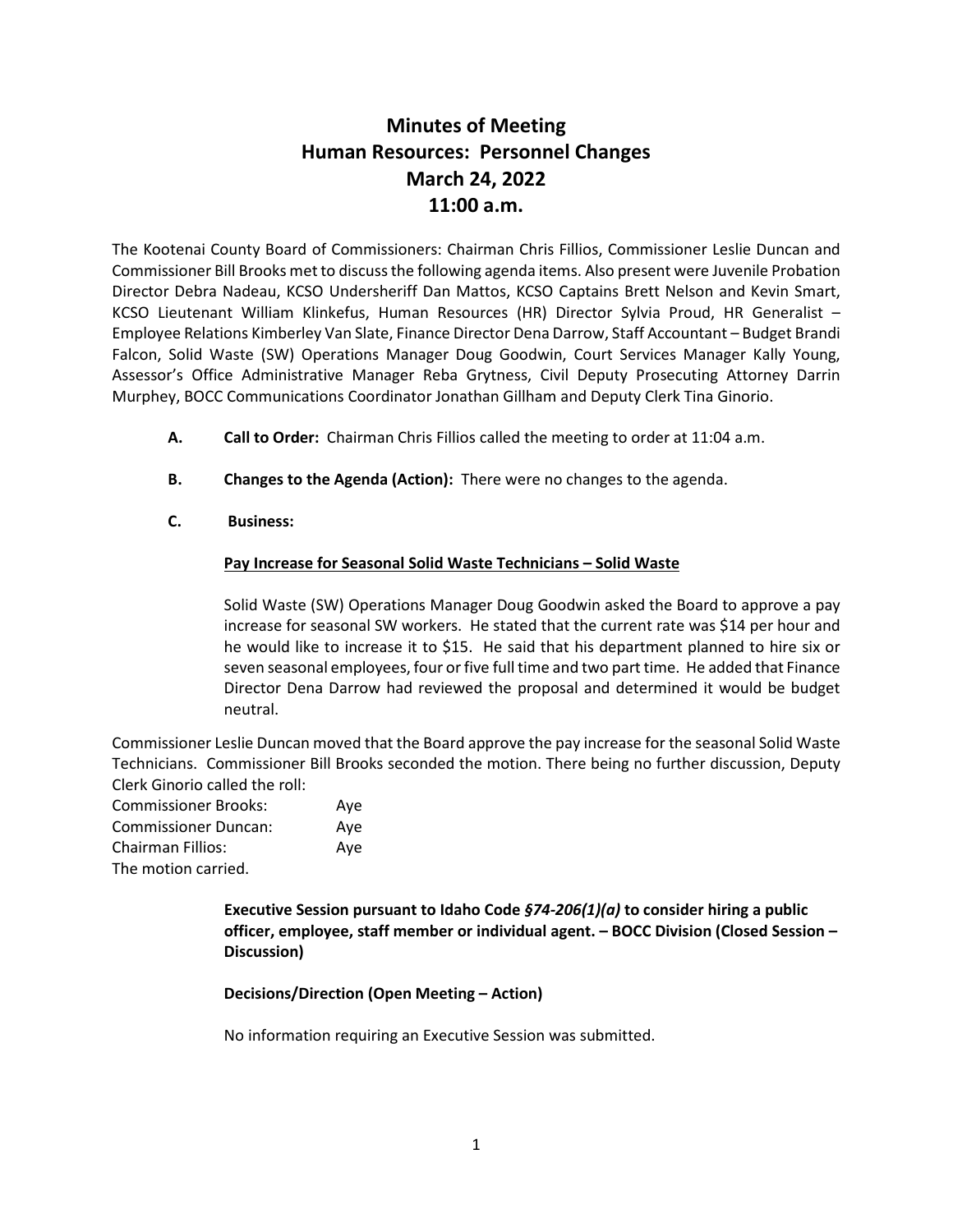### **Request for Additional Overtime Allowance for FY22 – District Court (Action)**

Court Services Manager Kally Young stated that the courts had accumulated a huge backlog and were about to install new courtroom equipment that would require staff training. She noted that the courts were currently moving back toward in-person services and that they had expended a great deal of their overtime allowance already. She asked the Board to approve additional overtime for their staff, if they went over the planned figures by the end of the fiscal year.

Commissioner Duncan remarked that if District Court did exceed the budgeted amount, the excess could be covered from Contingency Funds.

Chairman Fillios and Commissioner Brooks voiced their agreement.

Commissioner Duncan moved that the Board approve the request for additional overtime for FY22 for District Court, out of Contingency. Commissioner Brooks seconded the motion. There being no further discussion, Deputy Clerk Ginorio called the roll:

Commissioner Brooks: Aye Commissioner Duncan: Aye Chairman Fillios: Aye The motion carried.

# **Budget Code Change and Deactivation of Part Time Investigator – Juvenile Probation (Action)**

Juvenile Probation Director Debra Nadeau requested the Board's approval for moving the funding source of two positions currently paid out of the JCA (Juvenile Corrections Act) funding, one to their basic Operations Budget and the other to their Tobacco Tax Budget. She also asked the Board's approval to deactivate a vacant part time position in their basic Operations Budget. She explained the financial impact of the changes.

Commissioner Duncan moved that the Board approve the Budget Code change and the deactivation of a Part Time Investigator for Juvenile Probation. Commissioner Brooks seconded the motion. There being no further discussion, Deputy Clerk Ginorio called the roll:

| <b>Commissioner Brooks:</b> | Aye |
|-----------------------------|-----|
| <b>Commissioner Duncan:</b> | Ave |
| <b>Chairman Fillios:</b>    | Aye |
| The motion carried.         |     |

### **Bonus Request for Training Personnel Technician – Sheriff's Office**

KCSO Captain Kevin Smart explained that one of their Training Coordinators had been out for almost three months due to a FMLA (Family Medical Leave Act) event and would probably not return to duty for at least another four to six weeks, at earliest. He said that another employee had been covering the additional work load but, since both were classified at the same pay grade, she would not be eligible for an increased rate. He asked the Board to approve a one-time stipend to compensate for the additional duties in the amount of \$1,000.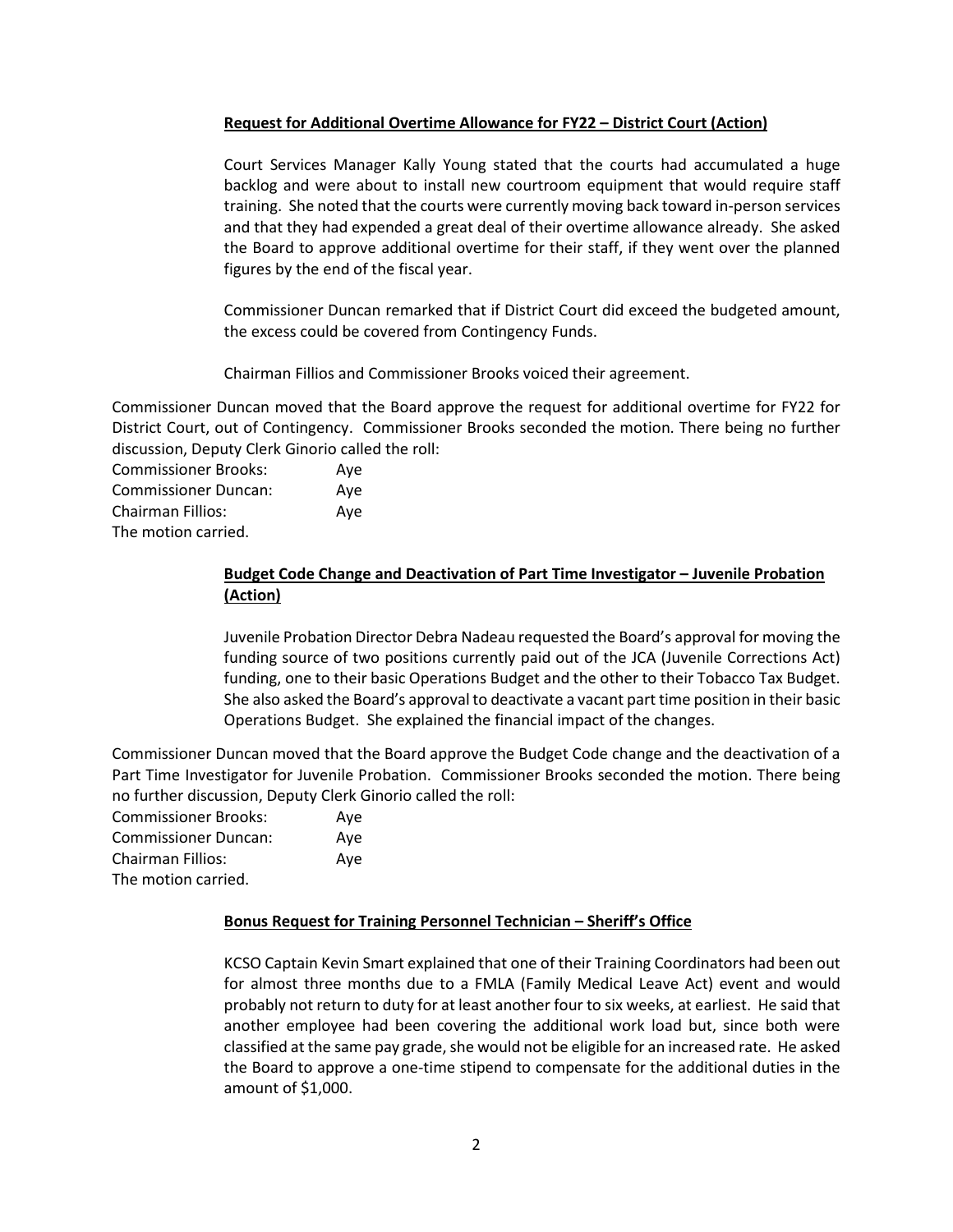Commissioner Duncan moved that the Board approve the stipend/"bonus request" for the Training Personnel Technician at the Sheriff's Office. Commissioner Brooks seconded the motion. There being no further discussion, Deputy Clerk Ginorio called the roll:

| <b>Commissioner Brooks:</b> | Ave |
|-----------------------------|-----|
| <b>Commissioner Duncan:</b> | Ave |
| <b>Chairman Fillios:</b>    | Ave |
| The motion carried.         |     |

**Executive Session pursuant to Idaho Code** *§74-206(1)(b)* **to consider the evaluation, dismissal or disciplining of, or to hear complaints or charges brought against a public officer, employee, staff member or individual agent. – Sheriff Division (Closed Session – Discussion)**

**Decisions/Direction (Open Meeting – Action)**

No information requiring an Executive Session was submitted.

#### **Pay Adjustment for Experienced Seasonal Marine Deputies – Sheriff's Office**

KCSO Undersheriff Dan Mattos explained that, in order to try to hire a full roster of twelve Marine Deputies, they had decided to ask retired police officers to join. He asked the Board to approve offering \$25 per hour for such candidates, rather than the normal rate of \$18.50 offered to people without law enforcement experience. He stated that they planned to pay for this from salary savings and RBS (Recreational Boater Safety) funds.

Ms. Darrow said that her office would discuss the proposal and its funding with the Sheriff's Office.

Commissioner Duncan moved that the Board approve the pay adjustment for experienced Seasonal Marine Deputies. Commissioner Brooks seconded the motion. There being no further discussion, Deputy Clerk Ginorio called the roll:

| <b>Commissioner Brooks:</b> | Ave |
|-----------------------------|-----|
| <b>Commissioner Duncan:</b> | Ave |
| Chairman Fillios:           | Ave |
| The motion carried.         |     |

**Executive Session pursuant to Idaho Code** *§74-206(1)(a)* **to consider hiring a public officer, employee, staff member or individual agent. – BOCC Division (Closed Session – Discussion)**

#### **Decisions/Direction (Open Meeting – Action)**

No information requiring an Executive Session was submitted.

Undersheriff Mattos, KCSO Captain Brett Nelson, Captain Smart and KCSO Lieutenant William Klinkefus exited the meeting at 11:20 a.m.